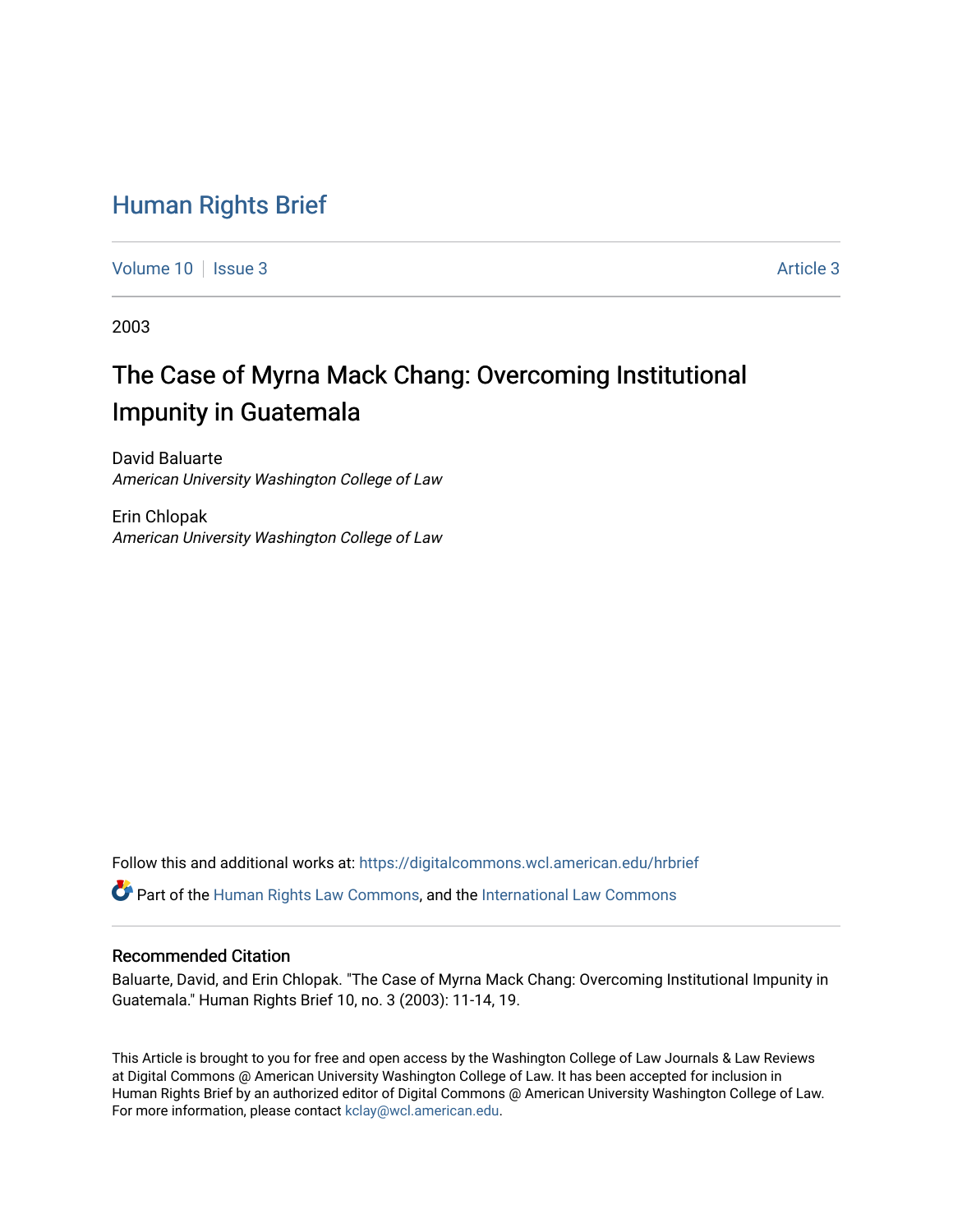# **The Case of Myrna Mack Chang: Overcoming Institutional Impunity in Guatemala**

*by David Baluarte and Erin Chlopak\**

On February 20, 2003 the Inter-Amer-<br>
cluded a three-day hearing regarding<br>
cluded a three-day hearing regarding ican Court of Human Rights (Inter-American Court or Court) conallegations that the Republic of Guatemala violated numerous provisions of the American Convention on Human Rights (American Convention) due to its role in the 1990 murder of Guatemalan anthropologist Myrna Mack Chang. Attorneys from the Inter-American Commission on Human Rights (Inter-American Commission or Commission), the Center for Justice and International Law (CEJIL), and Hogan & Hartson L.L.P. filed this case seeking a declaration of the responsibility of Guatemala and reparations for damages suffered by the victim's next of kin. The hearing was a major step in both the struggle for justice in the Mack case and the effort to expose the impunity enjoyed by state officials in Guatemala.



*Myrna Mack Chang with her sister Helen and daughter Lucrecia.*

displaced individuals, generated international awareness of the extreme poverty and violence suffered by these populations and exposed the military's role in creating such conditions. The military, still the ruling authority in Guatemala despite the façade of a civilian government, quickly deemed Myrna an "internal enemy" and set the machinery of the EMP into motion.

On the evening of September 11, 1990, as Myrna prepared to leave AVANCSO for her home, she was accosted, brutally stabbed 27 times, and left in the street for dead. Since Myrna's murder, her sister, Helen Mack, has worked tirelessly to bring Myrna's killers and those responsible for planning her murder to justice. Helen has pursued remedies in both domestic and international fora in an effort to overcome Guatemala's recognized tradition of impunity for human rights violations.

#### **Background: The Civil War in Guatemala**

Throughout the 1970s and 1980s, the Guatemalan population was subjected to a "dirty war." The Guatemalan military used every means at its disposal to maintain its historic control over the country's power structure and rid the countryside of the Guatemalan National Revolutionary Unity (URNG), a leftist guerilla movement in opposition to the Guatemalan government. A "scorched earth" campaign waged throughout rural Guatemala left 440 villages totally destroyed, some 200,000 civilians dead or disappeared, and more than a million people displaced. The military's tactics, however, were not confined to the Guatemalan countryside. As early as the 1960s, semi-official death squads had become a common means to deal with civilian opposition leaders in Guatemala. During the 1980s, an intricate system for the surveillance and "disappearance" of such individuals had been established within the Ministry of Defense. The Estado Mayor Presidencial (EMP), a high-ranking military unit officially charged with the protection of the president and his family, was widely known to carry out these covert directives. The targets were named by the highest ranking military officials, and were systematically eliminated by groups of EMP officers. By the mid-1980s, the military deemed its campaign successful enough to permit the election of a civilian president, a gesture that many viewed as liberating Guatemalan society.

In 1986, Myrna Mack Chang, a highly regarded anthropologist, collaborated with several colleagues to found the Association for the Advancement of Social Sciences in Guatemala (AVANCSO). AVANCSO was a social science research facility conceived as a means to explore the impact of the country's decades-old civil war on Guatemalan society. Myrna conducted an in-depth study of "internally displaced" populations—Indigenous Peoples left without homes and denied the benefits of refugee status because they remained within Guatemala's national boundaries. The publication of Myrna's research, including testimonials of internally

#### **Helen Mack's Search for Justice in the Guatemalan Courts**

Helen's efforts to seek justice for her sister have spanned more than a decade. From the initial investigation into Myrna's murder to the ultimate conviction of two of the responsible parties, however, the Guatemalan government, acting on behalf of those accused of Myrna's murder, frequently refused to cooperate, and at times, actively obstructed the judicial process. These improprieties in Guatemala's criminal prosecution of the Mack case began with the initial investigation of Myrna's murder. No fingerprints were taken from the crime scene; investigators failed to obtain blood samples as well as a complete set of photographs of her wounds; and although fingernail samples were obtained, they were discarded before a laboratory technician could analyze them. In addition, investigators never examined the clothing Myrna was wearing when she was killed.

Perhaps most disturbing was the Guatemalan police's handling of a 60-page report completed by the detectives assigned to investigate Myrna's assassination. In this September 29, 1990 report, detectives concluded that Myrna's assassination was politically motivated, and they named Sergeant Major Specialist Noel de Jesús Beteta Alvárez as one of two individuals suspected in her killing. (The investigation failed to uncover the identity of the second suspect.) Rather than submitting this report to the courts, the police turned over a 13-page, abridged version, which lacked any mention of military involvement in Myrna's assassination. Additionally, this report replaced the investigators' characterization of the crime as "politically motivated" with a finding that the crime was simply a robbery. It was not until nearly ten months later that the existence of the original 60 page police report was disclosed in court through testimony offered by one of the detectives who had authored the report. One month after offering this testimony, while preparing to flee Guatemala in response to threats against his life, the detective was assassinated just outside of police headquarters. His killers remain unidentified.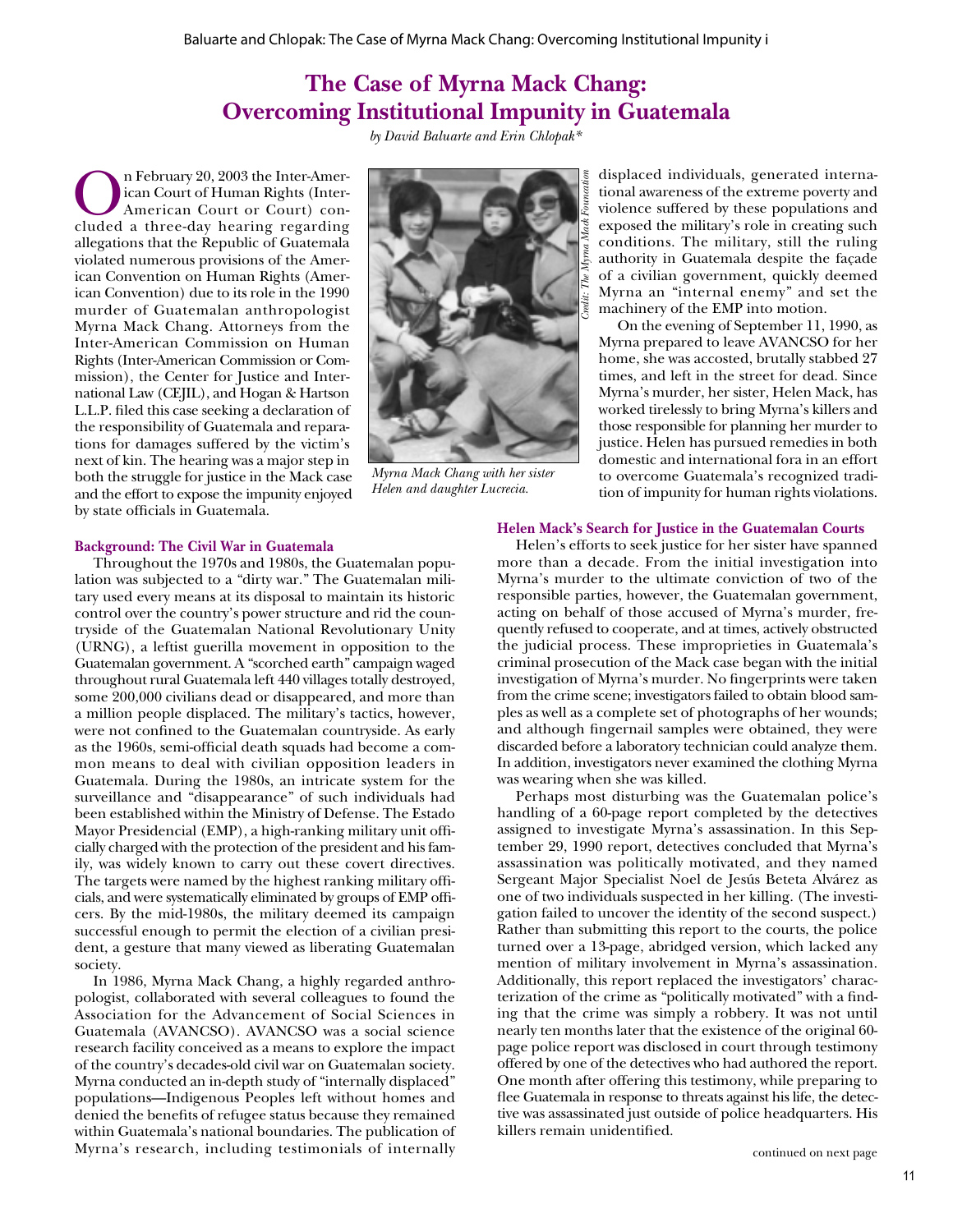#### **Myrna Mack,** continued from previous page

Despite the irregularities that characterized the investigation, on February 12, 1993, a Guatemalan trial court convicted Sergeant Major Specialist Noel de Jesús Beteta Alvárez, one of Myrna's assassins, and sentenced him to a 25-year prison term.

In addition to pursuing the prosecution of those responsible for carrying out Myrna's assassination, Helen Mack sought justice against the individuals alleged to have planned the murder: high ranking military officers in the EMP, including General Edgar Augusto Godoy Gaitán, Colonel Juan Valencia Osorio, and Colonel Juan Guillermo Oliva Carrera. Her efforts were frustrated, however, when the same court that convicted Beteta declined to permit the case against these "intellectual authors" to proceed. The court's refusal was improper in that it foreclosed proceedings before the suspects were indicted. In furtherance of its own impropriety, the court also placed the burden of identifying additional suspects in the case upon the Office of the Human Rights Ombudsmen, when the institutions actually responsible for making such determinations are the courts and the public prosecutors' office.

Also frustrating Helen's struggle to seek justice against the intellectual authors of Myrna's murder was the fact that her efforts were entirely unsupported by the public prosecutors working on the case. While Helen filed multiple appeals to keep the investigation open against both the second unnamed material author and the alleged intellectual authors, the public prosecutors joined only to investigate the second material author. Following the denial of these appeals, Helen filed a final appeal with the Guatemalan Supreme Court, which in turn overruled the lower court's decision and permitted the proceedings against the alleged intellectual authors to move forward.

Following this February 1994 holding, Helen pursued the prosecution of Valencia, Oliva, and Godoy, though her efforts were met with intense resistance and numerous challenges. In March of 1994, only one month after the Guatemalan Supreme Court permitted the case to proceed, the parties accused of planning Myrna's murder individually filed *amparo* petitions—extraordinary writs requesting the immediate protection of a jeopardized constitutional right—with the trial court, challenging the Supreme Court's holding. Although the trial court ultimately denied the petitions, it failed to make its decision until December 6, 1994, and further failed to give notification of its denials until March 9, 1995, three months later. In addition to postponing the proceedings, these delays violated the Guatemalan Code of Criminal Procedure, which mandates that courts give notification of their decisions within one day of the date on which the decision is reached.

In late March of 1995, an additional complication emerged. The Mack case was transferred by the Supreme Court from a civil trial court to a military tribunal, despite the international customary practice and international precedent requiring human rights violations to be prosecuted in civil rather than military courts. Helen filed multiple challenges to the transfer. In spite of Helen's efforts, the case was not returned to a civil court until July of 1996, when the Guatemalan legislature passed a law eliminating the jurisdiction of "special military tribunals." This resulted in the transfer of all cases pending in military courts to civil courts, including the Mack case. Despite what appeared to be a conclusive resolution of this issue, the following months were characterized by judicial



*Counsel for Guatemala at the hearing before the Inter-American Court of Human Rights.*

efforts to avoid exercising jurisdiction over the Mack case. In light of the clarity and simplicity of the new law, such efforts seem to have stemmed from fear among the judges of the ramifications of being associated with the Mack case. Once again, Helen Mack's extraordinary efforts brought a final resolution to this jurisdictional issue, and by the end of 1996, the case was able to proceed.

In the midst of these numerous setbacks was yet another complication. The July 1996 law dissolving Guatemala's "special military tribunals" also instituted changes in Guatemala's Code of Criminal Procedure. These changes resulted in a dilemma: the proceedings that had taken place prior to July 1996 had been conducted in accordance with provisions that had been nullified by the new law. Therefore, the court was faced with the question of how to conduct the remaining proceedings and how to treat those proceedings conducted in accordance with provisions that no longer existed.

In November of 1997, more than a year after the new law was passed, the Guatemalan Constitutional Court ordered that the Mack case be prosecuted under the new Code of Criminal Procedure. In so holding, the Court vacated all proceedings against the alleged intellectual authors conducted under the repealed code of criminal procedure, including those proceedings that generated evidence in compliance with the new law. This result served to delay the proceedings even further.

The last major legal complications in the Mack case arose out of the 1996 enactment of the National Reconciliation Law. The result of a peace settlement between the Guatemalan government and the URNG, this law facilitated the URNG's reincorporation into Guatemalan civil society by granting amnesty to persons who committed political crimes during the country's internal conflict. In January 1997, the alleged intellectual authors of Myrna Mack's assassination applied for immunity under the new law, asserting that the crimes with which they were charged were "political" crimes falling within the boundaries of the provision. Upon the denial of their applications for immunity, the alleged intellectual authors filed numerous appeals and *amparos*, while simultaneously reapplying for amnesty with a different court. Despite the fact that their initial applications had already been denied by an equally competent court, the new court agreed to consider the applications. Ultimately, the new court denied the applications for amnesty, but in light of the fact that amnesty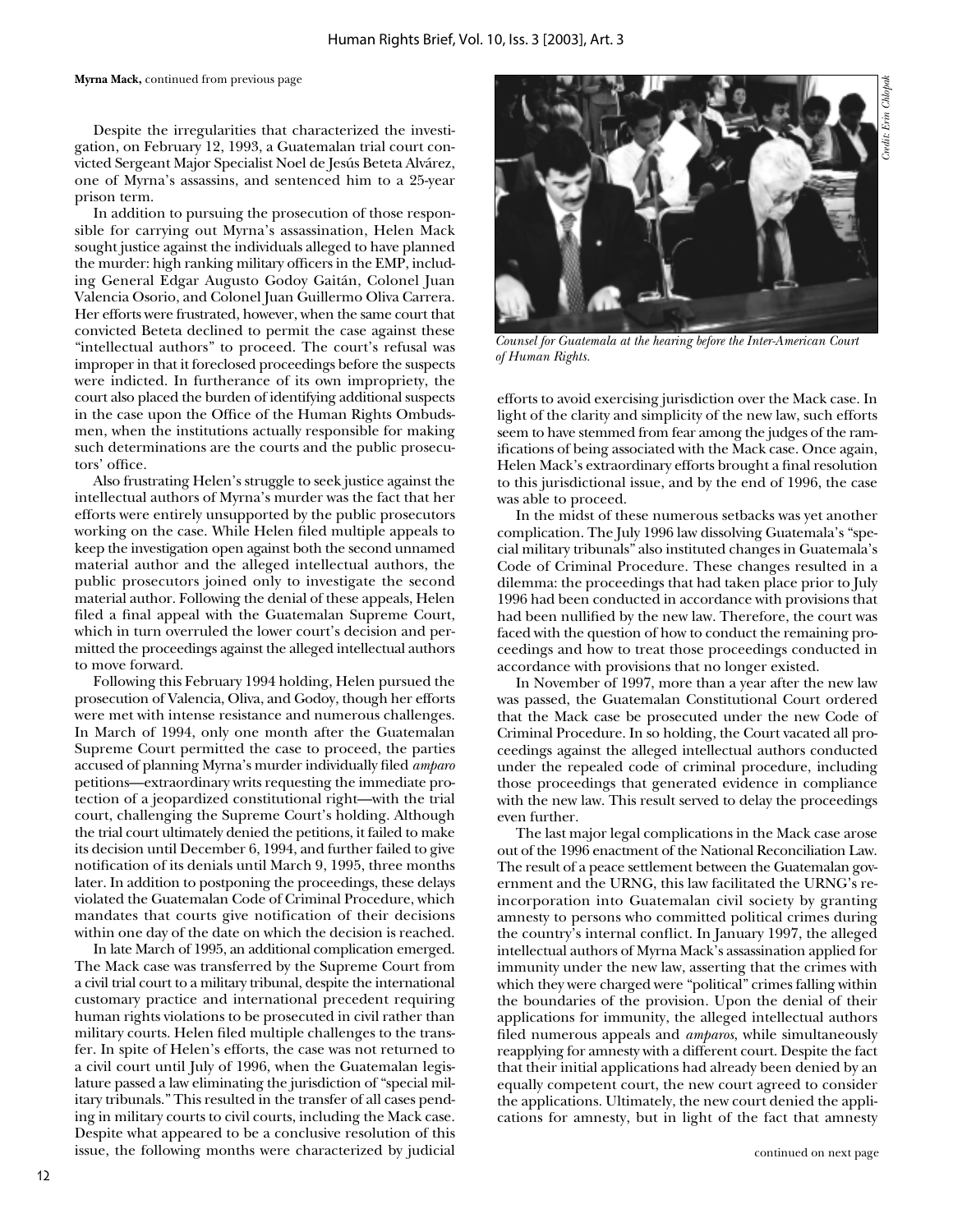**Myrna Mack,** continued from previous page

applications had already been filed with another court, the proper response would have been to decline consideration of the applications outright. Because this unjustified consideration of repeated applications for immunity was not concluded until four months after the new applications were filed, it further compounded the delays already hindering the proceedings and wasted the time of all parties involved.

Finally, in addition to the numerous dilemmas that characterized the judicial proceedings against the alleged intellectual authors of Myrna's assassination, Helen's efforts were further hampered by extra-judicial obstacles. Beyond the detective who was assassinated outside of police headquarters, a number of witnesses, as well as one of the judges involved with the case, were intimidated to such an extent that they chose to go into exile.

On January 29, 1998, Godoy, Valencia, and Oliva finally were ordered to stand trial for planning and ordering the assassination of Myrna Mack. Throughout these proceedings, the defendants continued to abuse their right to file *amparos*, seeking the extraordinary relief on multiple occasions while failing to exhaust alternative measures, as required before such writs are filed. The defendants' excessive filing of *amparos* further hampered the expediency of the proceedings. In addition to the defendants' efforts to delay the proceedings, other representatives of the Guatemalan state also obstructed the judicial process by failing to comply with multiple discovery requests made by Helen Mack.

On March 3, 2000, Guatemala acknowledged institutional responsibility for Myrna's murder and for the delay of justice in the Mack case. Two-and-a-half years later, on October 3, 2002, a Guatemalan civil court convicted Juan Valencia for ordering the assassination of Myrna Mack, sentencing him to 30 years in prison. Valencia's superiors, Godoy and Oliva, both were acquitted due to the court's finding that there was insufficient evidence of their direct involvement in the planning of Myrna's assassination. Helen's appeal of these acquittals is pending.

### **Petition to the Inter-American Commission on Human Rights**

Almost immediately after Myrna's murder, Helen Mack, as the representative of Myrna's next of kin, began to seek the involvement of the Inter-American Commission on Human Rights in order that they might oversee the domestic criminal investigation and trial. The Guatemalan Human Rights Commission, a national human rights commission, presented a petition against the State of Guatemala to the Inter-American Commission on September 12, 1990, denouncing Myrna's murder. Five days later, the Inter-American Commission opened case number 10.636.

On March 5, 1996, after carefully observing the domestic investigation and judicial proceedings, the Commission declared the Mack case admissible in accordance with Articles 46, 47, and 48 of the American Convention. Petitioners and Guatemala subsequently filed a series of allegations regarding the merits of the case, which the Commission took under review. In accordance with Article 48(f) of the American Convention, the Commission held hearings with the goal of mediating a friendly settlement between the parties. During those hearings, the Guatemalan state acknowledged institutional responsibility for the extra-judicial killing of Myrna Mack, a gesture that lead to the signing of a compromise agreement on March 3, 2000.

This compromise agreement embodied a number of significant steps toward justice. In acknowledging international responsibility, Guatemala agreed to reinitiate the case against the alleged intellectual authors and ensure that the proceedings could progress without further delay. As a means to ensure Guatemala's compliance, the compromise agreement also included a formal request to the Inter-American Commission to assign representatives in Guatemala with the mandate to oversee the proceedings and verify respect for due process and judicial guarantees.

The verifiers presented their first and second reports on August 23, 2000 and October 5, 2000, respectively, expressing their belief that the Guatemalan state was not serious about advancing the prosecution of the intellectual authors nor was it doing everything within its power to ensure fairness in the proceedings. As a result, Helen desisted in her efforts to reach a friendly settlement.

On March 8, 2001, pursuant to Article 50 of the American Convention, the Inter-American Commission approved report No. 39/01 (Report), in which the Commission detailed its findings on the Guatemalan proceedings in the Mack case. The Commission found that the Guatemalan state had deprived Myrna Mack of her right to life, in violation of Article 4 of the American Convention. The Commission concluded that Myrna's murder resulted from a military operation planned and executed by officials in the EMP. The first step of the operation involved singling out Myrna because of her professional work, the second was to kill her, and the third was to cover up the identities of the material and intellectual authors, ensuring their impunity. Secondly, the Report concluded that the Guatemalan state had not done everything within its power to investigate the crime sufficiently so as to facilitate the prosecution of those responsible within a reasonable period. The report also noted that the state tolerated interference with the proper administration of justice, and in as much, violated the rights to a fair trial and judicial protection under Articles 8 and 25 of the American Convention, respectively.

The Inter-American Commission also reported that the state had a responsibility to investigate extra-judicial killings with the goal of fully prosecuting all those responsible, and that Guatemala did not fulfill this responsibility. In using state actors to perpetrate Myrna Mack's extra-judicial killing and shielding those responsible from prosecution, Guatemala violated its obligation under Article 1(1) to assure respect for all of the rights and freedoms enumerated in the American Convention.

Finally, the Report declared that, under international law, Guatemala's acknowledgment of institutional responsibility was legally valid, and required the state to redress the damages caused to Myrna Mack's next of kin. The Report emphasized that more than a year had passed since Guatemala acknowledged responsibility and it had made no genuine effort to penetrate the shield of impunity that protected the intellectual authors of Myrna's murder.

Based on these findings the Inter-American Commission made certain recommendations, asking that the state of Guatemala conduct a thorough and impartial investigation with the goal of bringing those responsible to justice; adopt measures to assure that Myrna's next of kin receive adequate reparations for the damages they suffered; remove all obstacles preventing the case from going forward; and dismantle the EMP as soon as possible, in compliance with the 1996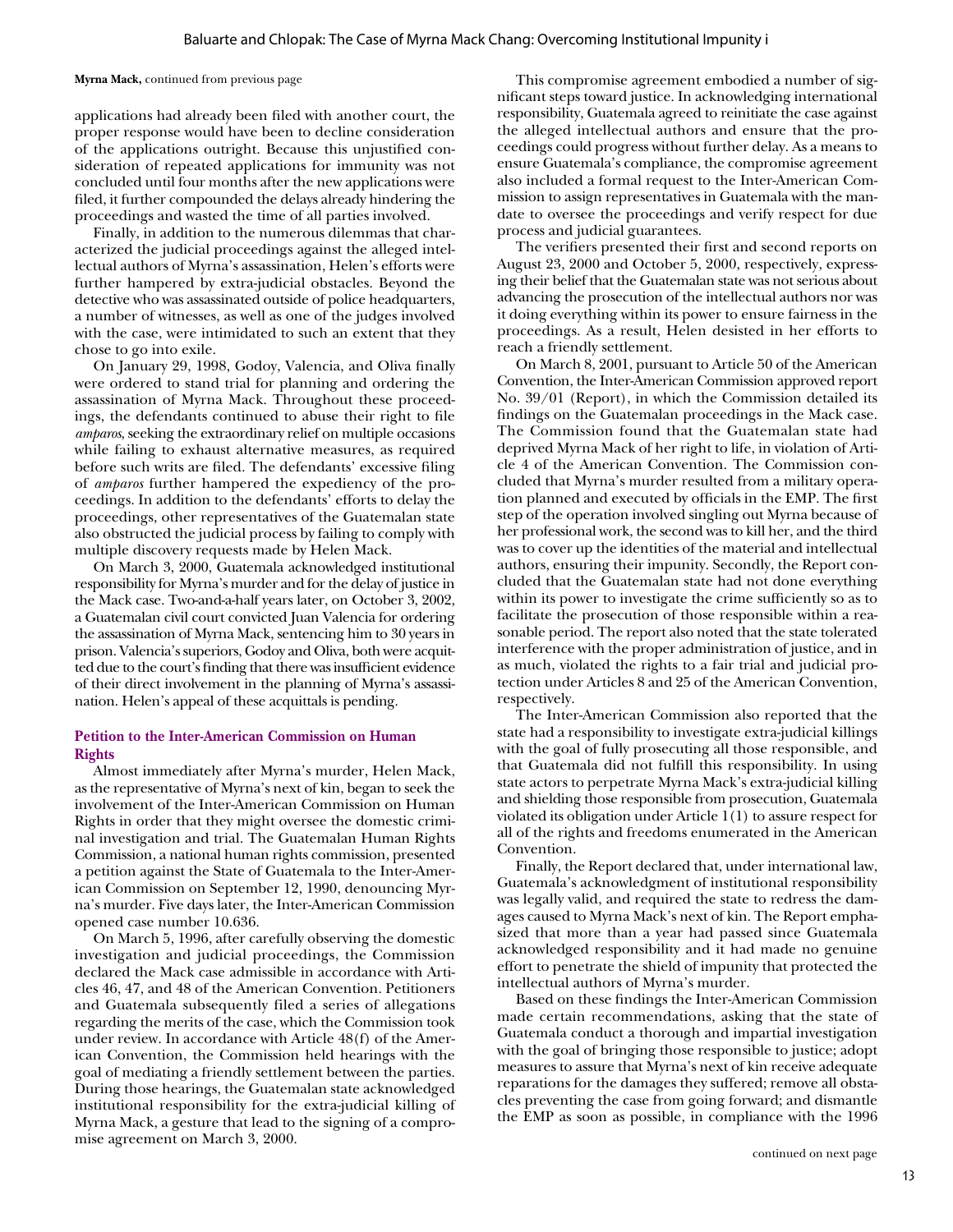**Myrna Mack,** continued from previous page

Peace Accords. The Inter-American Commission forwarded the Report to Guatemala on March 19, 2001, and Guatemala responded by revoking its March 2000 admission of institutional responsibility for the death of Myrna Mack and denying central facts of the case. The Commission determined that Guatemala failed to demonstrate genuine intent to comply with the recommendations and referred the case to the jurisdiction of the Inter-American Court on June 14, 2001.

On July 26, 2001, the Inter-American Commission filed an official petition in the Inter-American Court against the state of Guatemala regarding the Mack case. Two months later, Guatemala filed its response in the form of preliminary objec-

tions. In these objections, Guatemala once again retracted its earlier admission of institutional responsibility, stating that the Commission had misunderstood this earlier gesture to mean that the state itself was responsible for the murder. Guatemala claimed that because domestic remedies had not been exhausted, the Inter-American Court did not have jurisdiction over the case. In addition, Guatemala argued that the state could not be responsible for the murder of Myrna Mack, a crime that had been committed by indi-

viduals who were being prosecuted for their unlawful acts.

On November 29, 2001, the Inter-American Commission filed its response to Guatemala's preliminary objections. The Commission invoked Article 46(2), which provides that the exhaustion of domestic remedies requirement does not apply when the necessary remedies either do not exist, are ineffective, or present unjustifiably long delays. The Commission made its decision on admissibility after observing that domestic efforts to obtain justice were thwarted by an incomplete investigation, unjustifiably long delays in the judicial proceedings, intimidation of witnesses and judges, and the withholding of discoverable evidence. The Commission found that the conviction of one of the three alleged intellectual authors, which had occurred since the Commission filed its petition with the Court, did not change the fact that Guatemala failed to comply with basic requirements of ensuring justice, as set forth in the American Convention. In light of the Commission's determination that domestic remedies were effectively exhausted, the Inter-American Court had jurisdiction over the case to determine whether Guatemala violated international law in enabling the assassination of Myrna Mack and ensuring impunity for those responsible.

# **Proceedings before the Inter-American Court of Human Rights**

From February 18-20, 2003, the Inter-American Court heard oral arguments and testimony regarding the merits of the Myrna Mack case. On the first day of the hearing, both sides gave their opening statements, after which representatives of the Guatemalan government sat passively, declining to cross-examine the petitioners' first four witnesses. Among those who testified were Myrna's daughter, Lucrecia Hernández Mack, who offered a dramatic account of the pain she has suffered as a result of her mother's death, and Myrna's sister, Helen Mack, who discussed the Guatemalan state's institutional responsibility for Myrna's assassination, as well as the legal and extra-legal delays that have prolonged the domestic judicial proceedings for over 12 years.

The following day, before the petitioners examined their remaining nine witnesses, representatives of the state of Guatemala withdrew from the proceedings, stating their refusal to be present during testimony that discredited the Guatemalan government. This was the first time in the history of the Inter-American Court that a state withdrew from ongoing proceedings. Nevertheless, following the Court's own procedural rules, the hearing continued in the state's absence. Witnesses offered testimony regarding the flawed investigation into Myrna's assassination; the institutional involvement of Guatemalan intelligence agencies, particularly

**Before the petitioners examined their remaining nine witnesses, representatives of the state of Guatemala withdrew from the proceedings, stating their refusal to be present during testimony that discredited the Guatemalan government. This was the first time in the history of the Inter-American Court that a state withdrew from ongoing proceedings.**

the EMP, in ordering and carrying out political assassinations; the pronounced threat that Myrna's work posed to the Guatemalan government; the extensive delays that have characterized the domestic criminal proceedings; and the psychological injuries suffered by Myrna's family as a result of her brutal murder and the obstacles they have encountered in their efforts to obtain justice on Myrna's behalf.

On the final day of the international proceedings, both petitioners and a representative of Guatemala returned to present

closing arguments. Following a summation of the barriers to justice that plagued the domestic proceedings in the Mack case, petitioners asked the Court to award reparations in the form of two scholarships—one for a law student and the other for an anthropology student—in Myrna's honor, and an order that a memorial to Myrna be erected in Guatemala. Petitioners further asked the Court to award monetary reparations for the pain they have suffered as a result of their loss, as well as for the pain Myrna suffered at the time she was killed. Finally, petitioners implored the Court to order the Guatemalan government to dismantle the EMP and take additional affirmative steps to ensure that human rights violators no longer enjoy impunity.

In a very brief closing argument, the representative of the Guatemalan state noted that the domestic proceedings in the Mack case were ongoing and that the Inter-American Court should not act in a manner that would interfere with Guatemala's pursuit of justice in its own courts. The state's representative also discussed the political importance of moving forward, urging the Inter-American Court not to be swayed by the emotionally charged testimony of the petitioners' witnesses. The Inter-American Court is expected to render its decision in the Mack case between the summer and fall of 2003.

## **The Significance of the Mack Case**

The Mack case demonstrates the fundamental inability of Guatemalan political and legal institutions to protect the human rights of the Guatemalan people and provide swift justice when those rights are violated. The case also illustrates Guatemala's ongoing tradition of assuring impunity for individuals who, acting on behalf of the state, violate domestic and international human rights laws. More broadly, the Mack case is emblematic of the type of litigation that comes before